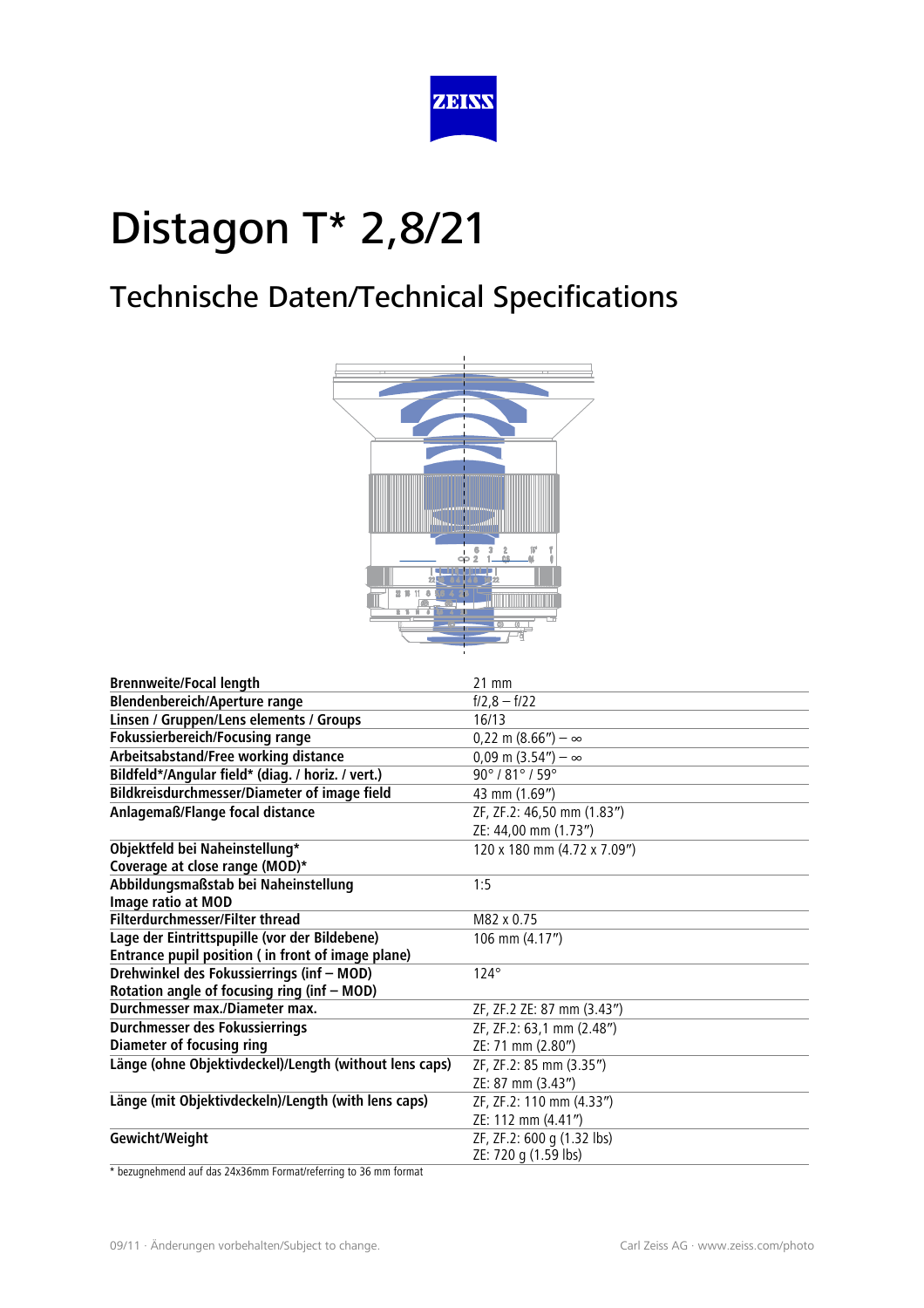

#### Relative Beleuchtungsstärke/Relative Illuminance



Die relative Beleuchtungsstärke zeigt die Abnahme der Bildhelligkeit von der Mitte des Bildes zu den Ecken. Angabe in Prozent.

The relative illumination shows in percent the decrease in image brightness from the image center to edge.

Blendenzahl:  $k = 2.8$  / f-number = 2.8

... Blendenzahl:  $k = 5.6$  / f-number = 5.6

#### Relative Verzeichnung/Relative Distortion



Die Relative Verzeichnung zeigt die Abweichung der aktuellen von der idealen Bildhöhe.

The relative distortion shows in percent the deviation of the actual from the ideal image height.

Angaben für unendlich. Data for infinity.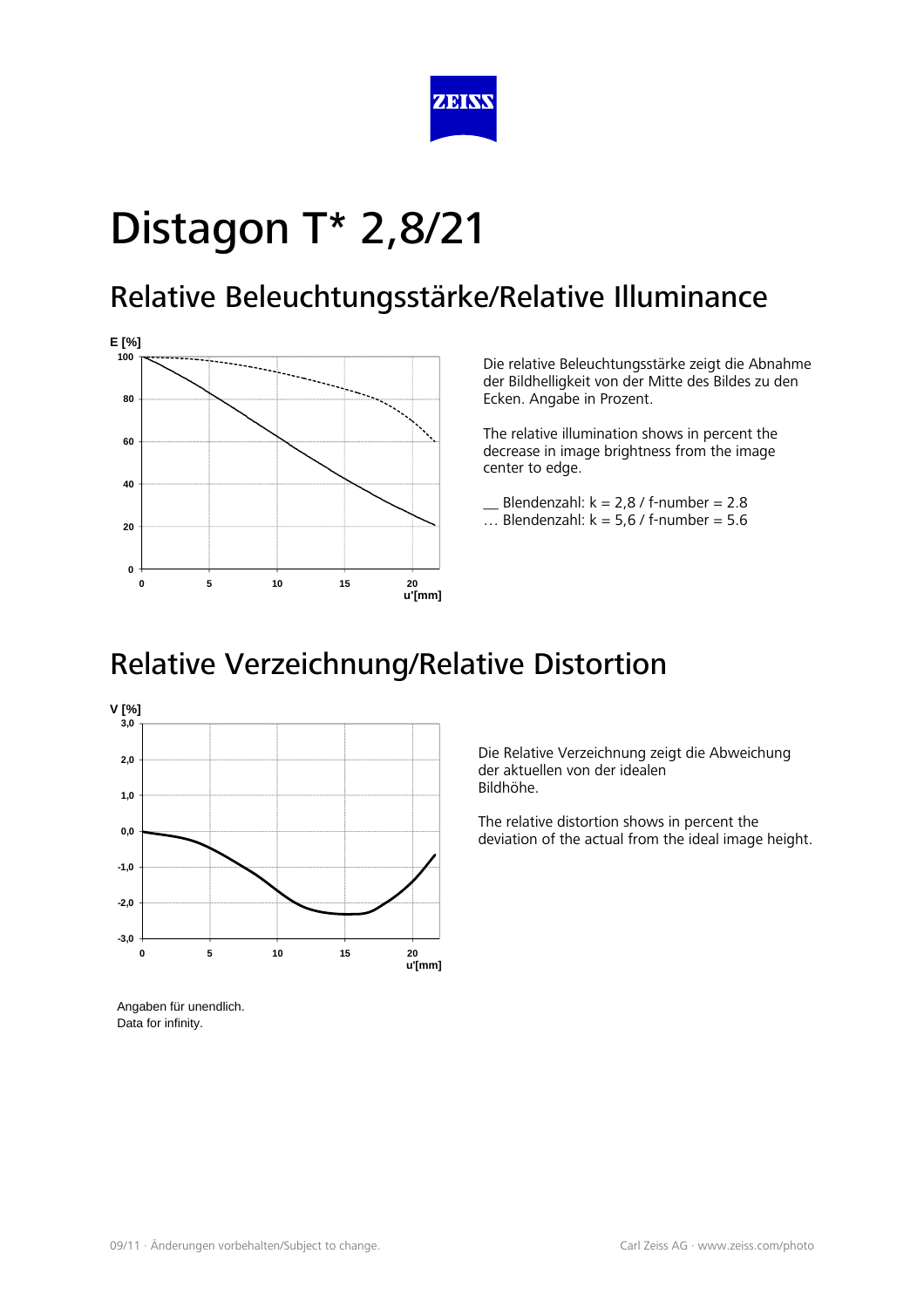

#### MTF Charts



Blendenzahl:  $k = 2.8$  / f-number = 2.8

\_\_ Sagittal … Tangential



Modulationsübertragung MTF als Funktion der Bildhöhe (u') und Spaltorientierung. Weißes Licht. Ortsfrequenzen R=10, 20 und 40 Perioden/mm. // Modulation transfer MTF as a function of the image height (u') and slit orientation. White light. Spatial frequencies R=10, 20 and 40 cycles/mm.